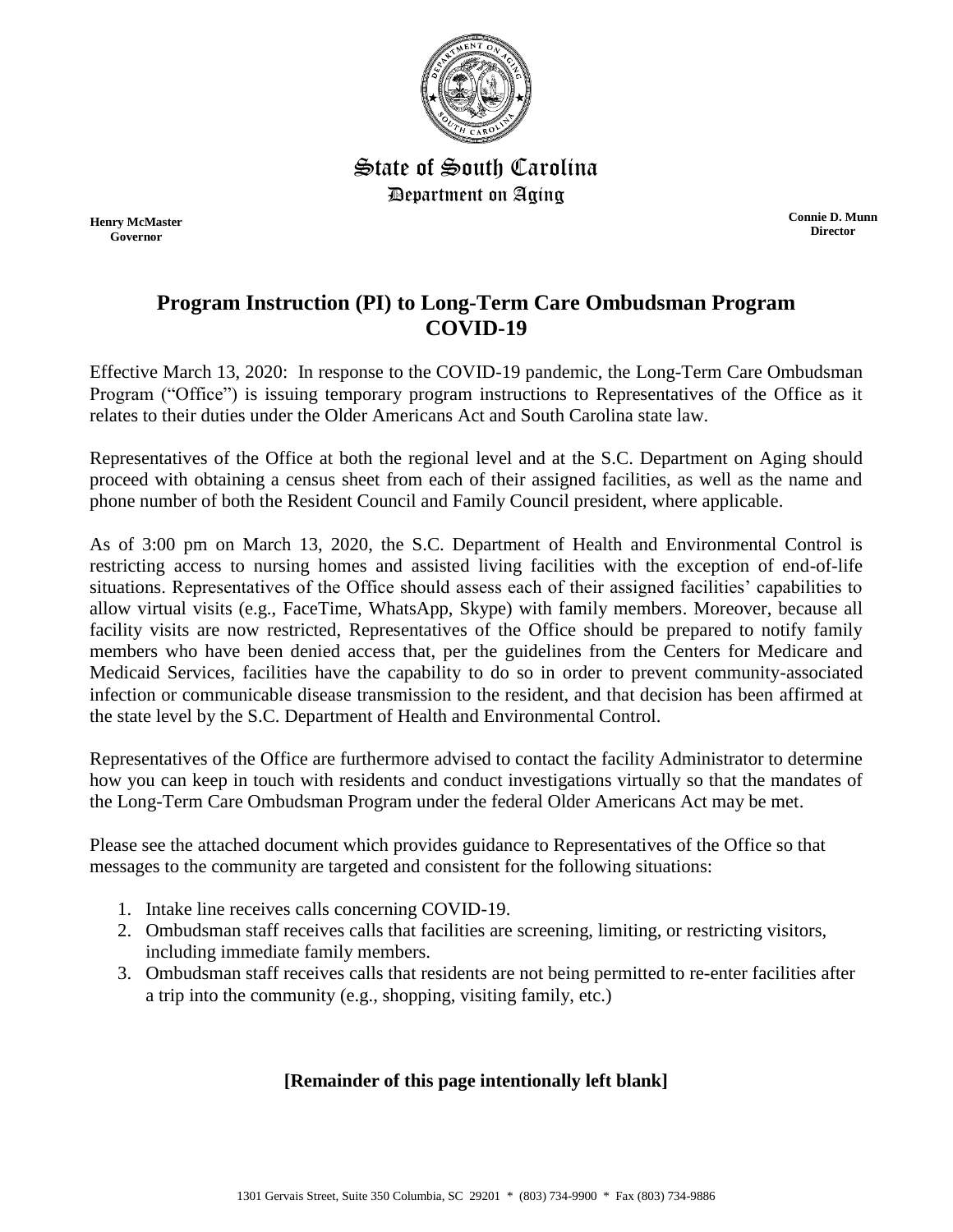

## State of South Carolina Department on Aging

**Henry McMaster Governor**

**Connie D. Munn Director**

#### **The following guidance should be used when a caller has general questions about or is seeking information on COVID-19, including testing, in South Carolina:**

- Ensure that during the call you remain calm, stay on message, and ensure the caller that you understand their concerns and will refer them to the appropriate resource. Because compassion is necessary, using active listening skills and saying things like, "I hear you" or "I understand that you have concerns/feel scared" will let the caller know that you value their humanity.
- If the caller has questions about COVID-19, refer the caller to the Care Line at the S.C. Department of Health and Human Services, which can be accessed from 8 a.m. to 6 p.m. each day; the number is 1-855-472-3432.
- If the caller is experiencing symptoms, refer them to the virtual screening options, available either through Prisma or MUSC. Calmly encourage the caller to also contact their primary health care provider for screening and testing options.
- If the caller has questions regarding insurance coverage, relay to the caller that:
	- o Medicare covers the lab test for the virus, with no out-of-pocket cost to the senior
	- o Medicare covers all medically necessary hospitalizations
	- o While a vaccine is not available currently, it will be covered under all Medicare Prescription Drug Plans (Part D) once it is developed
- Medicare Advantage Plan members have access to these same benefits, and allows cost-sharing waivers for the lab test; ask caller to check with their individual plan representatives about coverage and associated costs
- Medicare will also cover "virtual check ins" with doctors by phone or by video to determine whether a patient needs to come in for a visit; this option should be used where a patient is symptomatic to avoid community spread.
- Other resources available to callers include the Centers for Disease Control and Prevention (CDC) [\(www.cdc.gov/covid19\)](http://www.cdc.gov/covid19) and the National Council on Aging [\(www.ncoa.org\)](http://www.ncoa.org/)
- Again it is important to all staff having direct verbal contact with members of the public to avoid panicking, or acting in such a way as to induce panic in our constituent population. As you all have family members or friends or may be in the most vulnerable age group yourself, please treat the voice you are speaking to on the other line with compassion, exercising good judgment and trying to keep the caller as calm as possible.

#### **The following script should be used when a caller states that their visits to a nursing home or assisted living facility have been restricted:**

 Ensure that during the call you remain calm, stay on message, and ensure the caller that you understand their concerns and will refer them to the appropriate resource. Because compassion